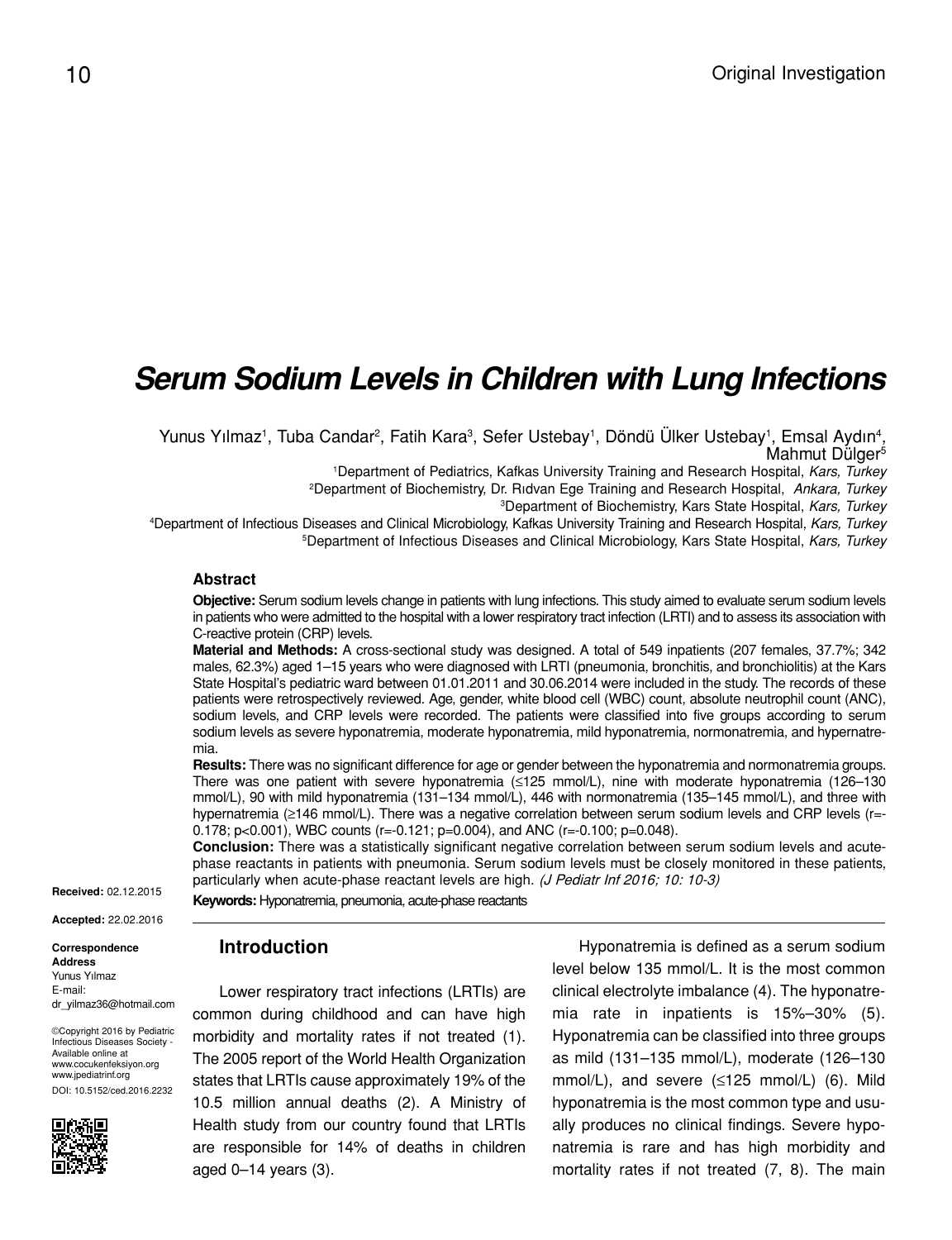causes of hyponatremia are volume depletion (bleeding, vomiting, diarrhea, and urinary loss), syndrome of inappropriate antidiuretic hormone (SIADH) secretion, congestive heart failure, thiazide diuretics, cirrhosis, renal failure, primary polydipsia, adrenal insufficiency, hypothyroidism, and pregnancy (9). Several lung disorders, including pneumonia, can cause SIADH through unknown mechanisms (10). This study aimed to evaluate serum sodium levels in patients with LRTI.

# **Material and Methods**

We conducted a cross-sectional study and retrospectively evaluated the records of 549 (207 females, 37.7%; 342 males, 62.3%) patients with LRTI aged 1–15 years who were admitted for treatment to and monitoring at the Kars State Hospital Pediatrics Ward between 01.01.2011 and 30.06.2014. This study was approved by the Kars State Hospital (02.10.2014-42288353/8213).

Patients who were suffering from acute gastroenteritis, urinary tract infection, cardiac failure, chronic lung disease (asthma, bronchiectasis, and bronchopulmonary dysplasia), immune deficiency, or malignancy along with LRTI or who were using medication for chronic disorders were excluded from the study. The age, gender, hemogram parameters of white blood cell (WBC) counts and absolute neutrophil count (ANC), biochemistry parameter of serum sodium levels, and C-reactive protein (CRP) levels at the time of admission were recorded. Hemogram parameters were measured using a hematology analyzer BC-5800, Mindray, and biochemistry parameters were analyzed using Architect c16000, Abbott. The patients were divided into five groups according to serum sodium levels: group 1 (severe hyponatremia; ≤125 mmol/L), group 2 (moderate hyponatremia; 126–130 mmol/L), group 3 (mild hyponatremia; 131–134 mmol/L), group 4 (normonatremia; 135–145 mmol/L), group 5 (hypernatremia; ≥146 mmol/L).

#### **Statistical analysis**

Data analysis was performed with the SPSS 16.0 software, and a p value of <0.05 was accepted as statistically significant. The Kolmogorov–Smirnov test was used to determine whether the groups demonstrated normal distribution. The chi-square test was used to determine the gender distribution difference and the Mann–Whitney U test to determine the differences of ages and CRP levels, WBC count, and ANC among the groups, while the correlation between the serum sodium levels and WBC count, ANC, and CRP levels was evaluated using the Spearman test.

## **Results**

The 549 patients (342 males, 62.3%; 207 females, 37.7%) had a mean age of 1.86±2.6 years and the range of age was 1–15 years. There was one patient in group 1, nine in group 2, 90 in group 3, 446 in group 4, and three in group 5 (Table 1).

The mean age was 1.6±2.3 years in the three hyponatremia groups and 1.84±2.7 years in group 4. There was no difference between the hyponatremia and normonatremia groups for mean age. The 100 hyponatremic patients comprised 39 females and 61 males. The 446 normonatremic patients comprised 167 females and 279 males. There was no statistically significant difference between the hyponatremic and normonatremic groups with respect to gender distribution (Table 2).

We found a statistically significant negative correlation between serum sodium levels and CRP levels, WBC counts, and ANC (Table 3).

C-reactive protein levels, WBC counts, and ANC of the hyponatremic and normonatremic patients are shown in Table 4.

# **Discussion**

Pneumonia is one of the most common infectious causes of death in children worldwide (11). However, early diagnosis and intervention can effectively reduce the morbidity and mortality rates (12). The management of

| <b>Patient group</b> | Serum sodium level<br>(mmol/L) | <b>Number</b><br>(%) |
|----------------------|--------------------------------|----------------------|
| Group 1              | $\leq$ 125                     | 1(0.2)               |
| Group 2              | 126-130                        | 9(1.6)               |
| Group 3              | $131 - 134$                    | 90(16.4)             |
| Group 4              | 135-145                        | 446 (81.2)           |
| Group 5              | $\geq$ 146                     | 3(0.6)               |

Table 1. Patient distribution with respect to serum sodium level

|                        |  |  |  |  |  |  | <b>Table 2.</b> Age and gender distribution of hyponatremic and |  |
|------------------------|--|--|--|--|--|--|-----------------------------------------------------------------|--|
| normonatremic patients |  |  |  |  |  |  |                                                                 |  |

|                             | Hyponatremic<br>(Groups 1,<br>$2$ , and $3)$ | Normonatremic<br>(Group 4) |               |  |
|-----------------------------|----------------------------------------------|----------------------------|---------------|--|
| Age [median<br>$(min-max)]$ | $1(0-11)$                                    | $1(0-15)$                  | $p=0.495$     |  |
| Total number<br>of patients | 100                                          | 446                        |               |  |
| Male                        | 61 (61%)                                     | 279 (62.6%)                | $X^2 = 0.109$ |  |
| Female                      | 39 (39%)                                     | 167 (37.4%)                | df=2, p=0.947 |  |
| Min: minimum; max: maximum  |                                              |                            |               |  |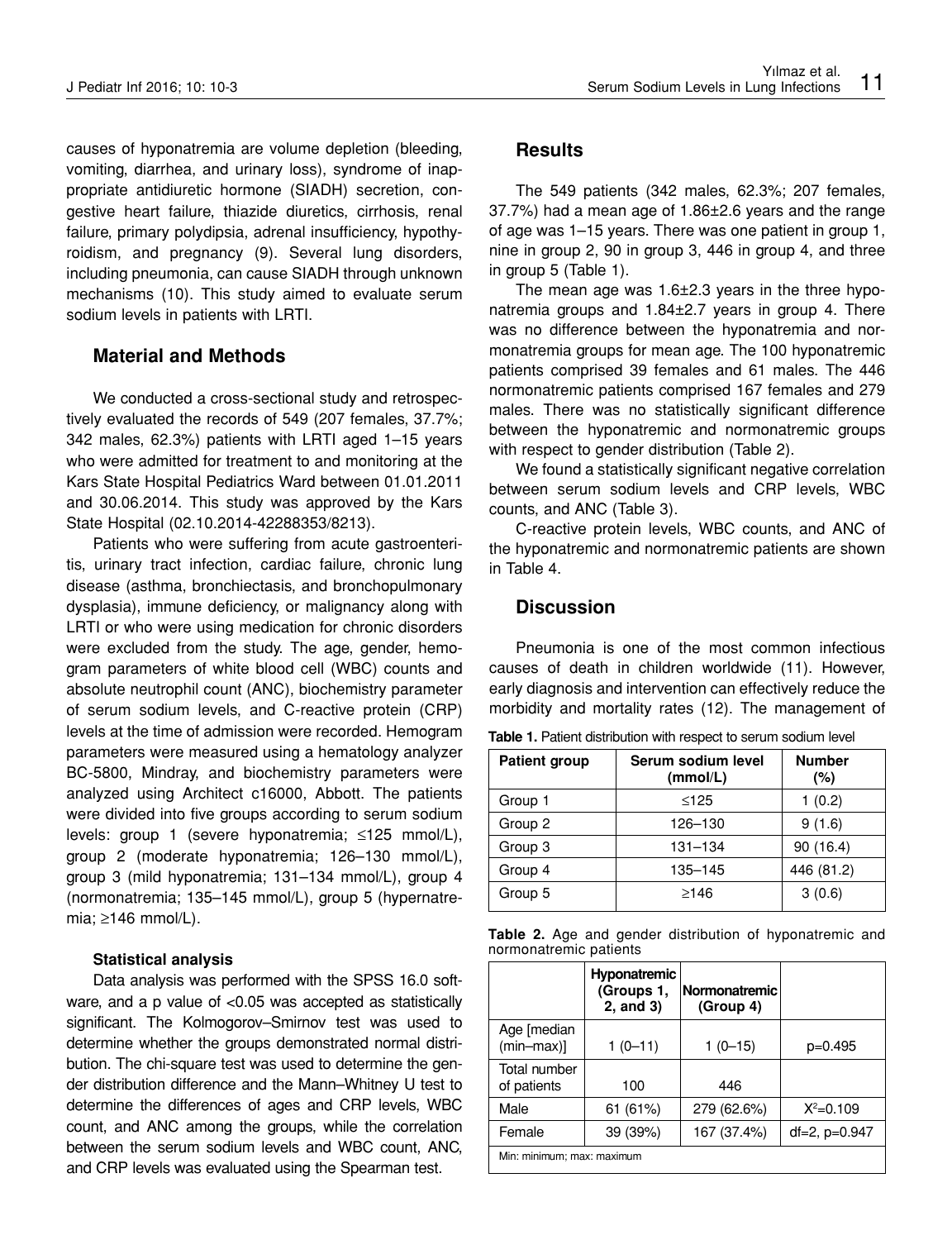**Table 3.** Relationship between serum sodium levels and acutephase reactants

|                                                                                | <b>CRP</b>   | <b>WBC</b> | <b>ANC</b>   |  |
|--------------------------------------------------------------------------------|--------------|------------|--------------|--|
| Sodium Level                                                                   | $r = -0.178$ | r=-0.121   | $r = -0.100$ |  |
|                                                                                | p<0.001      | $p=0.004$  | $p=0.048$    |  |
| ANC: absolute neutrophil count; CRP: C-reactive protein; WBC: white blood cell |              |            |              |  |

**Table 4.** CRP, WBC, and ANC values of hyponatremic and normonatremic patients.

|                                                                                                               | Hyponatremic<br>(Groups 1,<br>2, and 3) | <b>Normonatremic</b><br>(Group 4) |           |
|---------------------------------------------------------------------------------------------------------------|-----------------------------------------|-----------------------------------|-----------|
| CRP [median<br>$(min-max)]$                                                                                   | $9.5(1 - 85.0)$                         | $5.5(1 - 83.1)$                   | $p=0.007$ |
| WBC [median<br>$(min-max)]$                                                                                   | 13.95 (5-37)                            | $12(3-32)$                        | $p=0.007$ |
| ANC [median<br>$(min-max)]$                                                                                   | $8(2-21)$                               | $6(1-20)$                         | $p=0.029$ |
| ANC: absolute neutrophil count; CRP: C-reactive protein; WBC: white blood cell;<br>min: minimum; max: maximum |                                         |                                   |           |

LRTI in children requires the use of laboratory tests either for detecting the etiology agent, for planning the treatment, or for predicting prognosis of the disease (13).

Hyponatremia is one of the most commonly diagnosed electrolyte disorders in clinical medicine (14). Because it is often an indicator of an underlying disease, the diagnosis of hyponatremia is important in preventing morbidity and mortality (15). Pediatric hyponatremia is usually caused by an excess of ADH (16). Recent studies have demonstrated that ADH secretion increases during inflammation (17). In our study, 18.2% of patients with LRTI had hyponatremia. In previous studies, the hyponatremia frequency in these patients has been reported to be 16%–45% (18-20). The hyponatremia was mild in 90% of hyponatremic patients, and this is consistent with the literature (18, 20).

We found a statistically significant negative correlation between serum sodium levels and WBC counts, ANC, and CRP levels, which reflect the severity of LRTI. Almirall et al. (21) found that CRP levels in hospitalized patients with pneumonia were significantly higher than in outpatients and high CRP levels were suggestive of the severity of pneumonia. Similarly, Bircan et al. (22) determined that the severity of pneumonia was correlated with CRP levels and WBC count. Recent studies have demonstrated that inflammatory cytokines (such as IL-1β and IL-6) may result in hyponatremia that is associated with various inflammatory conditions such as pneumonia, meningitis, and malaria (17, 23). Moreover, increasing evidences suggest that these cytokines may increase the secretion of ADH (17, 24). These findings suggest that increased inflammatory cytokine levels result in nonosmotic secretion of ADH, and

thus, the development of hyponatremia. On basis of these data, we may reveal that serum sodium levels can be used as a marker of disease severity in LRTI.

### **Conclusion**

In conclusion, it may be beneficial to closely monitor serum sodium levels in pediatric patients who are admitted for LRTI, particularly when the acute-phase reactant levels are high.

**Ethics Committee Approval:** Ethics committee approval was not obtained due to the retrospective nature of this study.

**Informed Consent:** Written informed consent was not obtained from patients due to the retrospective nature of this study.

**Peer-review:** Externally peer-reviewed.

**Author Contributions:** Concept - Y.Y., F.K.; Design - Y.Y., T.C., F.K.; Supervision - E.A., M.D.; Funding - Y.Y., T.C.; Materials - Y.Y., T.C., F.K., S.U., D.U.U., E.A., M.D.; Data Collection and/or Processing - Y.Y., T.C., F.K., S.U., D.U.U., E.A., M.D.; Analysis and/or Interpretation - Y.Y., T.C., F.K.; Literature Review - Y.Y., T.C., F.K.; Writing - Y.Y., T.C., F.K.; Critical Review - T.C., S.U., D.U.U., E.A., M.D.; Other - E.A., M.D.

**Conflict of Interest:** No conflict of interest was declared by the authors.

**Financial Disclosure:** The authors declared that this study has received no financial support.

#### **References**

- 1. Rudan I, Tomaskovic L, Boschi-Pinto C, Campbell H; WHO Child Health Epidemiology Reference Group. Global estimate of the incidence of clinical pneumonia among children under five years of age. Bull World Health Organ 2004; 82: 895-903.
- 2. World Health Organization. The World Health Report 2005: Redesigning child care: Survival, growth and development. Geneva, 2005, pp.127-43.
- 3. Ünüvar N, Mollahaliloğlu S, Yardım N. Turkey Burden of Disease Study 2004. 1st ed. 2006. p.1-56.
- 4. Hoorn EJ, Lindemans J, Zietse R. Development of severe hyponatraemia in hospitalized patients: Treatment-related risk factors and inadequate management. Nephrol Dial Transplant 2006; 21: 70-6. **[\[CrossRef\]](http://dx.doi.org/10.1093/ndt/gfi082)**
- 5. Upadhyay A, Jaber BL, Madias NE. Incidence and prevalence of hyponatremia. Am J Med 2006; 119: 30-5. **[\[CrossRef\]](http://dx.doi.org/10.1016/j.amjmed.2006.05.005)**
- 6. Spasovski G, Vanholder R, Allolio B, et al. Clinical practice guideline on diagnosis and treatment of hyponatraemia. Nephrol Dial Transplant 2014; 29: 1-39. **[\[CrossRef\]](http://dx.doi.org/10.1093/ndt/gfu040)**
- 7. Reynolds RM, Padfield PL, Seckl JR. Disorders of sodium balance. BMJ 2006; 332: 702-5. **[\[CrossRef\]](http://dx.doi.org/10.1136/bmj.332.7543.702)**